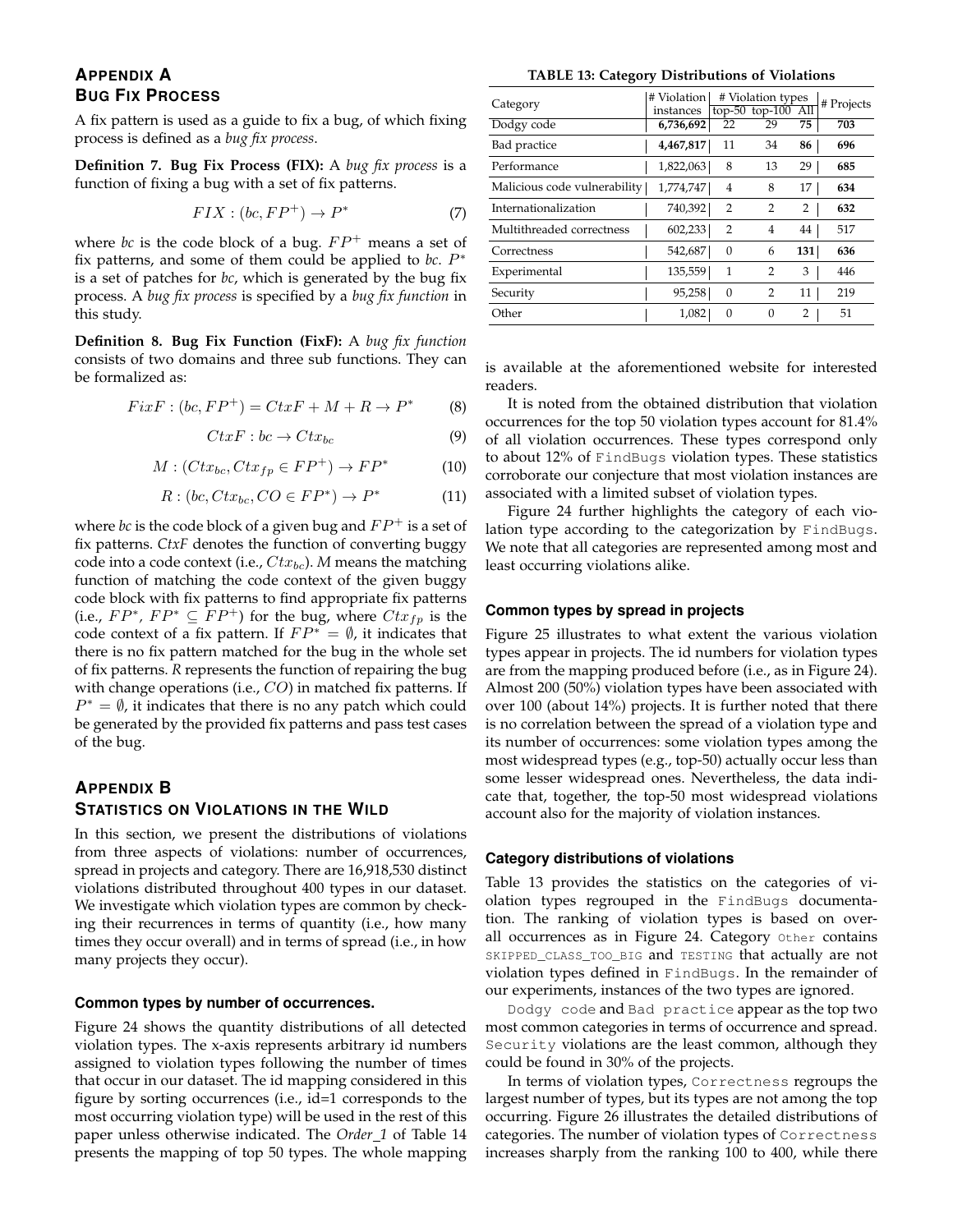

**Fig. 24: Quantity distributions of violation types sorted by their occurrences. The x-axis represents arbitrary id numbers assigned to violation types. The y-axis represents the percentages of their occurrences in all violations.**



**Fig. 25: Spread distributions of all violation types. The order of id numbers on x-axis is consistent with the order in Figure 24. The y-axis represents the percentages of their spread in all projects.**



**Fig. 26: Category distributions of violation types. The values on x-axis represent the threshold of violation types ranking used to carry out the category distributions, of which the order is consistent with the order in Figure 24. For example, 50 means that top 50 violation types are used to carry out the category distributions.**

is no correctness-related violation type in top 50 types. The violation types out of top 100 have much lower number of occurrences compared against top 100 types. Thus, Correctness has a low number of overall occurrences, although it contains a large number of violation types and is seen in many projects. These findings suggest that developers commit few violations of these types.

Overall, Dodgy code and Bad practice are the top two most common categories. Internationalization is also found to be common since it contains only two violation types (i.e., DM\_CONVERT\_CASE and DM\_DEFAULT\_ENCODING) which are among top-20 most occurring violation types and among top-10 most widespread ones throughout projects.

Dodgy code represents either confusing, anomalous, or error-prone source code [108]. Figure 27 shows an example of a fixed Dodgy code violation, which is a fixed violation of BC\_VACUOUS\_INSTANCEOF type that denotes that the

instanceof test would always return true, unless the value being checked was null [108]. Although this is safe, make sure it is not an indication of some misunderstandings or some other logic errors. If the programmer really wants to check the value for being null, it would be clearer and better to do a null check rather than an instance of test. Consequently, this violated instance is fixed by replacing the instanceof test with a null check.

Bad practice means that source code violates recommended coding practices [108]. The fixed violation in Figure 2 is an example of a corrected Bad practice violation. It is not recommended to ellipsis an instanceof test when implementing an equals(Object o) method, so that this violation is fixed by adding an instanceof test.

<sup>30</sup>https://github.com/antlr/stringtemplate4 <sup>31</sup>https://github.com/apache/httpclient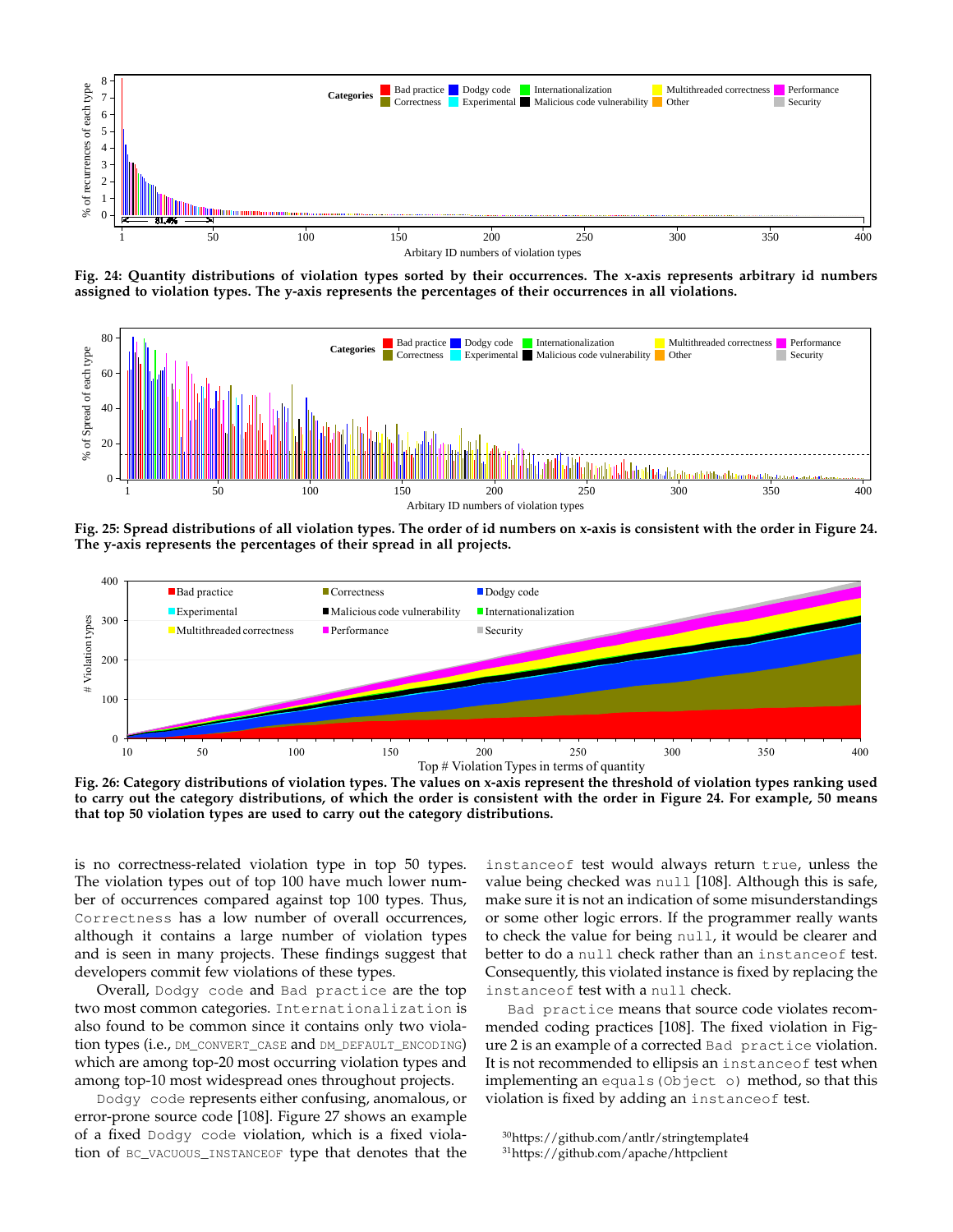**Violation Type:** BC\_VACUOUS\_INSTANCEOF.

|  | Fixing DiffEntry:                                  |  |  |
|--|----------------------------------------------------|--|--|
|  | - if (code.strings[poolIndex] instanceof String) { |  |  |
|  | + if (code.strings[poolIndex] != null) {           |  |  |

**Fig. 27: Example of a fixed** Dodgy code **violation taken from** *BytecodeDisassembler.java* **file within Commit** e2713c **in project** ANTLR Stringtemplate4<sup>30</sup> **.**

**Violation Type:** DM\_CONVERT\_CASE.

**Fixing DiffEntry:** - cookieDomain = domain.toLowerCase(); + cookieDomain = domain.toLowerCase(Locale.ENGLISH);

**Fig. 28: Example of a fixed** Internationalization **violation taken from** *BytecodeDisassembler.java* **file within Com-** $\text{mit 17}$ bacf  $\text{in project}$  Apache <code>httpclient $^{31}$ .</code>

Internationalization denotes that source code uses non-localized method invocations [108]. Figure 28 presents an example of a fixed Internationalization violation, which is a fixed DM\_CONVERT\_ CASE violation that means that a String is being converted to upper or lower case by using the default encoding of the platform [14]. This may result in improper conversions when used with international characters, therefore, this violation is fixed by adding a rule of Locale.ENGLISH. For more definitions of categories and descriptions of violation types, please reference paper [108] and FindBugs Bug Descriptions [14].

Static analysis techniques are widely used in modern software projects<sup>32</sup>. However, developers and researchers have no clear knowledge on the distributions of violations in the real world, especially for the fixed violations (See Section 3.3). The empirical analysis can provide an overview of this knowledge from three different aspects: occurrences, spread and categories of violations, that can be used to rank violations for developers. The high false positives of FindBugs and the common non-severe violations could threaten the validity of the violation ranking. To reduce this threat, we further investigate the distributions of fixed violations in the next section. Fixed violations are resolved by developers, which means that they are detected with correct positions and are treated as issues being addressed, Thus they are likely to be true violations.

# **APPENDIX C STATISTICS ON FIXED VIOLATIONS**

This section presents the distributions of fixed violations with their recurrences in terms of quantity and in terms of spread. We further compare the distributions of fixed violations and detected ones.

## **Common types of fixed violations**

Figure 29 presents the distributions (in terms of quantity) of fixed violation types sorted by the number of their instances. Fixed violation instances of the top 50 (15%) fixed types (presented by *Order 2* in Table 14) account for about 80% of all fixed violations. Additionally, 122 (about 37%) types

are represented in less than 20 instances, 91 (about 27%) types are represented in less than 10 instances, and 20 (6%) types are associated with a single fixed violation instance. These data further suggest that only a few violation types are concerned by developers.

Figure 30 illustrates the appearance of violation types throughout software projects. There is no correlation between the spread of a fixed violation type and its number of instances: some fixed violation types among the most spread actually occur less than some lesser spread ones. Nevertheless, the top-50 most spread violations account for the majority of fixed violation instances. Additionally, we note that 63 (19%) fixed violation types occur in at least 10% (55/547) projects, which further suggests that only a few violation types are concerned by developers.

#### **Recurrences of types: fixed types VS. all detected ones**

Table 14 provides comparison data on the occurrence ratios of fixed violation types against detected violation types. We consider two rankings based on the occurred quantities for all detected violations and for only fixed violations respectively, and select top-50 violation types in each ranking for comparison. If the value of R1/R2 or R2/R1 is close to 1, it means that the violation type has a similar ratio in both fixed instances and detected ones. We refer to this value as *Fluctuation Ratio* (hereafter FR).

In the left side of Table 14, there are 12 violation types marked in green, for which FR values range between 0.80 and 1.20. We consider in such cases that the occurrences are comparable across all violations and fixed violations instances. These 12 violation types have one more type than the types marked in green in the right side because the last type in the left side is not in the top 50 of the right side. On the other hand, FR values of 21 violation types are over 1.5, 10 of them are over 3.0, and 4 of them are even over 10: these numbers suggest that the relevant violation types with high recurrences do not appear to have high priorities of being fixed. Combining FR values and Ratio\_2 values, one can infer that developers make a few efforts to fix violation instances for types SE\_BAD\_FIELD, NM\_CLASS\_NAMING\_CONVENTION, SE\_TRANSIENT\_FIELD\_NOT\_RE STORED, NP\_METHOD\_PARAMETER\_TIGHTENS\_ANNOTATION or EQ\_ DOESNT\_OVERRIDE\_EQUALS.

In the right side of Table 14, FR values of 23 violation types are over 1.5, 4 of them are over 3.0, and one of them is even over 20: these numbers suggest that the relevant violation types with low recurrences do appear to have high priorities of being fixed. Combining FR values and Ratio\_2 values, which can infer that developers ensure that violations of type NP\_NONNULL\_RETURN\_VIOLATION are fixed with higher priority than others. Additionally, 13 violation types marked in **bold** in the right side are in the top 50 ranking of fixed violations but not in the top 50 ranking of all detected violations, and vice versa to the types marked in **bold** in the left side of this table.

To sum up, these findings suggest that fixed violation types have different recurrences compared against detected violation types. The order of fixed violation types and the FR values of fixed violation types can provide better criteria to help prioritize violations than the order of all detected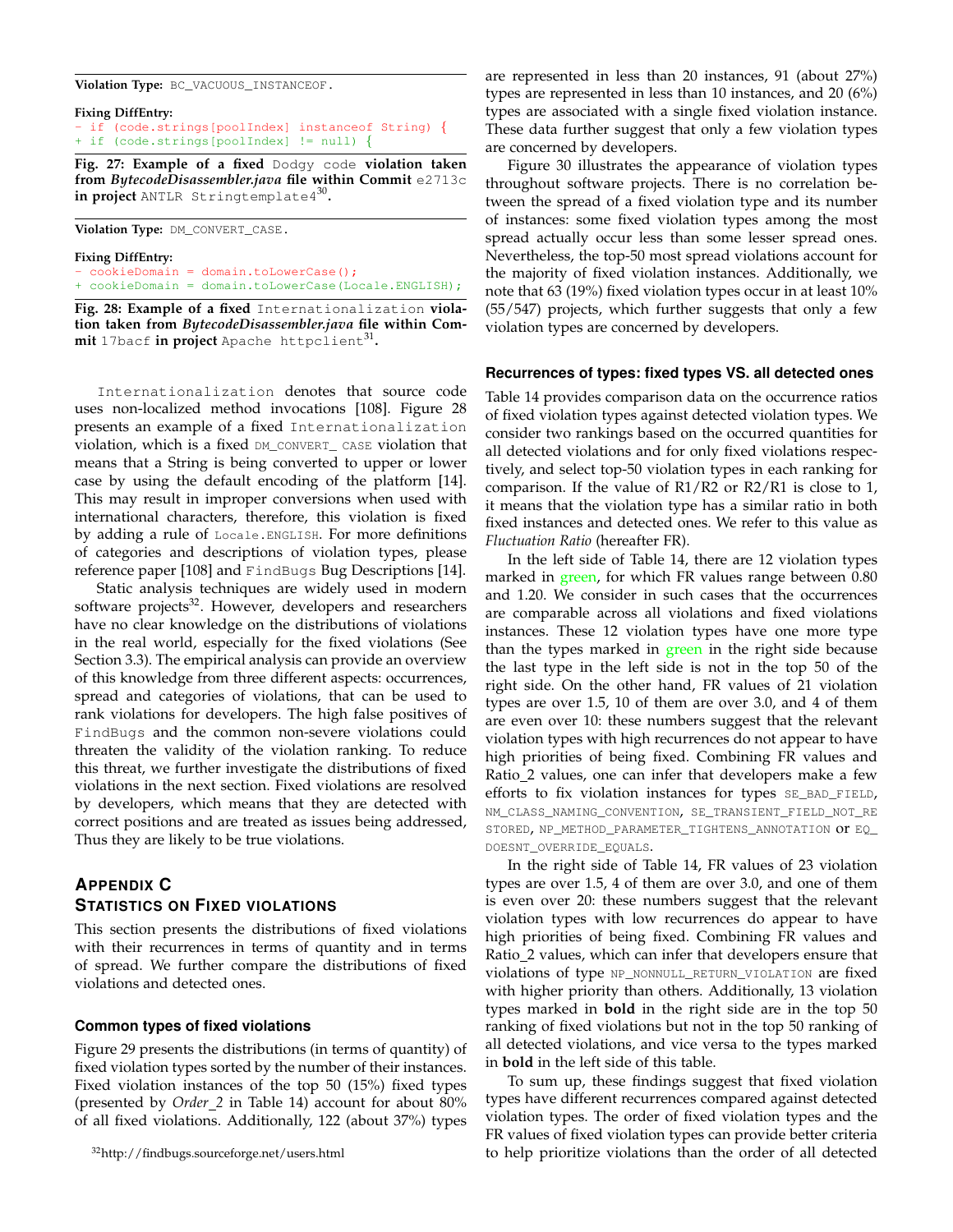

**Fig. 29: Quantity distributions of all fixed violation types sorted by their occurrences. The values on x-axis are the id numbers assigned to fixed violation types, which are different from the id numbers in Figure 24. The values of y-axis are the percentages of their occurrences in all fixed violations.**



**Fig. 30: Spread distributions of all fixed violation types. The x-axis is the same order as in Figure 29. The values of y-axis are percentages of all fixed types in projects.**



**Fig. 31: Category distributions of fixed violation types. The values on x-axis represent the threshold of fixed types ranking used to carry out the category distributions, of which the order is consistent with the order in Figure 29. For example, 50 means that top 50 violation types are used to carry out the category distributions.**

violation types, since fixed violations are concerned and resolved by developers.

#### **Category distributions of fixed violations**

Table 15 presents the category distributions of fixed violations. Dodgy code is the most common fixed category, and the following two secondary common fixed categories are Performance and Bad practice in terms of occurrences and spread. Fixed Security violations are the least common, although they are found in 10% of the projects with fixed violations.

In terms of violation types, Correctness regroups the largest number of fixed violation types, but they are not among the top occurring. Figure 31 illustrates the detailed distributions of categories. The number of violation types of Correctness increases sharply from the ranking 50 to 331, and there are a few correctness-related violation types in the top 50 types. However, the violation types out of top 50 have much lower number of occurrences compared to top 50 types. Therefore, Correctness has a low number of overall fixed occurrences, although it contains the largest number of fixed violation types and is seen in many projects. The top 50 types are mainly occupied by Dodgy code, Performance and Bad practice categories.

Category Performance represents the inefficient memory usage or buffer allocation, or usage of non-static class [108]. Figure 32 presents an example of a fixed Performance violation. It is a SBSC\_USE\_STRINGBUFFER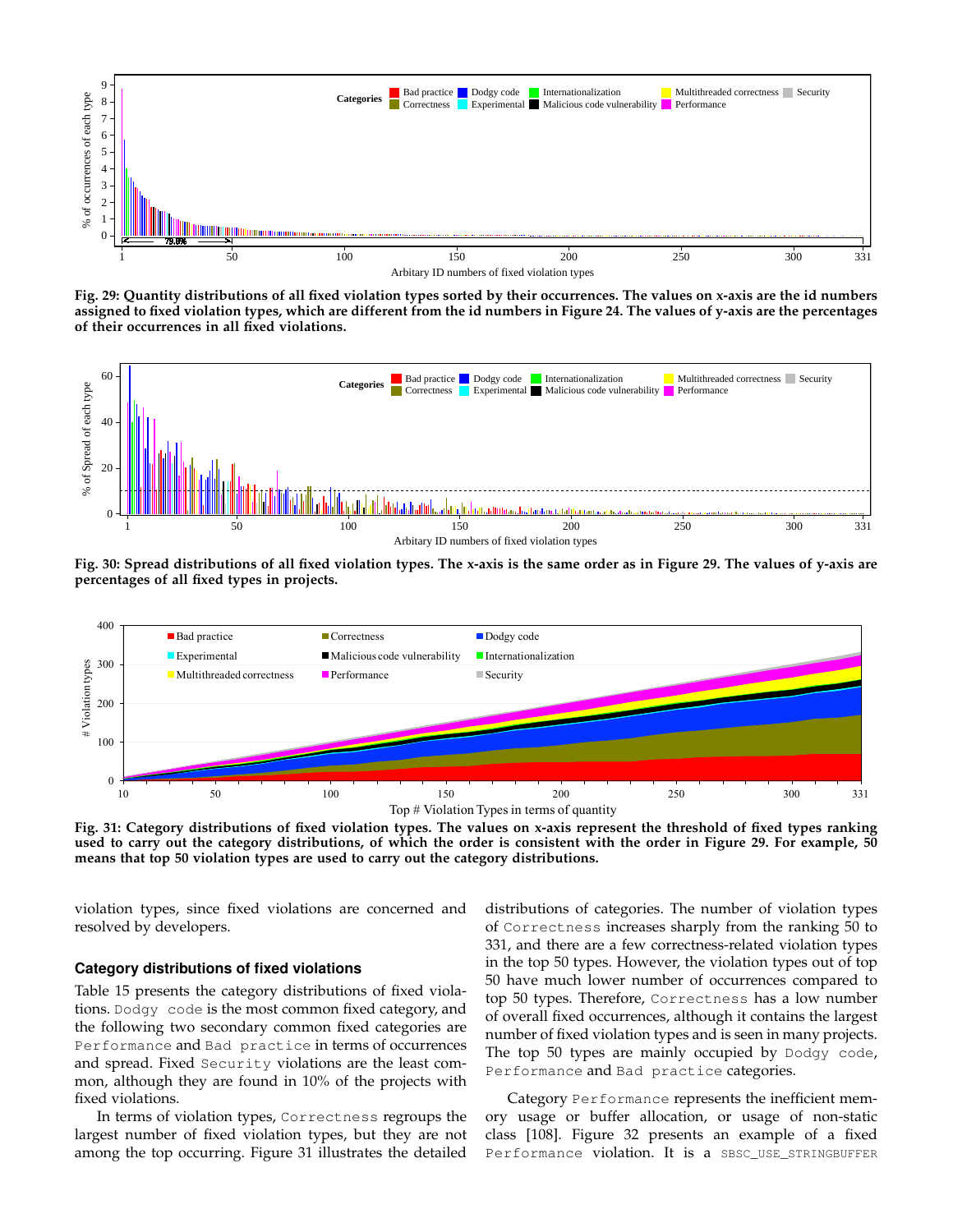**TABLE 14: Comparison of distributions of fixed violation types against all detected violation types.** *Order 1* **refers to the sorting order of violation types by the quantities of all detected violations (cf. the order in Figure 24).** *Order 2* **refers to the sorting of violation types by the quantities of all fixed violations (cf., order in Figure 29).** *Ratio 1* **represents the occurred ratio of a given violation type in the all detected violations.** *Ratio 2* **represents the occurred ratio of a given fixed violation type in all fixed violations.** *R1/R2* **is used to measure the fluctuation ratio of a violation type from all detected violations to fixed violations, the same as R2/R1.**

|                | id   Order_1 (Top 50 all detected types)               |      |      |       | Ratio_1(%) Ratio_2(%) R1/R2   Order_2 (Top 50 all fixed types) | Ratio_1(%) Ratio_2(%) R2/R1 |      |       |
|----------------|--------------------------------------------------------|------|------|-------|----------------------------------------------------------------|-----------------------------|------|-------|
| 1              | SE_NO_SERIALVERSIONID                                  | 8.19 | 2.19 | 3.73  | SIC_INNER_SHOULD_BE_STATIC_ANON                                | 3.15                        | 8.81 | 2.80  |
| 2              | RCN_REDUNDANT_NULLCHECK_OF_NONNULL_VALUE               | 5.15 | 3.24 | 1.59  | DLS_DEAD_LOCAL_STORE                                           | 3.64                        | 5.74 | 1.58  |
| 3              | BC_UNCONFIRMED_CAST                                    | 4.24 | 2.65 | 1.60  | DM_CONVERT_CASE                                                | 1.89                        | 4.04 | 2.14  |
| $\overline{4}$ | DLS_DEAD_LOCAL_STORE                                   | 3.64 | 5.74 | 0.63  | DM_DEFAULT_ENCODING                                            | 2.49                        | 3.52 | 1.41  |
| 5              | EI_EXPOSE_REP                                          | 3.20 | 1.35 | 2.36  | UWF_FIELD_NOT_INITIALIZED_IN_CONSTRUCTOR                       | 2.29                        | 3.49 | 1.53  |
| 6              | SIC_INNER_SHOULD_BE_STATIC_ANON                        | 3.15 | 8.81 | 0.36  | RCN_REDUNDANT_NULLCHECK_OF_NONNULL_VALUE                       | 5.15                        | 3.24 | 0.63  |
| 7              | EI_EXPOSE_REP2                                         | 3.14 | 1.50 | 2.09  | NM_METHOD_NAMING_CONVENTION                                    | 2.77                        | 2.89 | 1.04  |
| 8              | <b>SE_BAD_FIELD</b>                                    | 3.04 | 0.29 | 10.36 | URF_UNREAD_FIELD                                               | 1.26                        | 2.88 | 2.29  |
| 9              | NM_METHOD_NAMING_CONVENTION                            | 2.77 | 2.89 | 0.96  | BC_UNCONFIRMED_CAST                                            | 4.24                        | 2.65 | 0.63  |
|                | 10 DM_DEFAULT_ENCODING                                 | 2.49 | 3.52 | 0.71  | REC_CATCH_EXCEPTION                                            | 2.43                        | 2.42 | 1.00  |
|                | 11 REC_CATCH_EXCEPTION                                 | 2.43 | 2.42 | 1.00  | BC_UNCONFIRMED_CAST_OF_RETURN_VALUE                            | 2.02                        | 2.25 | 1.12  |
|                | 12   UWF_FIELD_NOT_INITIALIZED_IN_CONSTRUCTOR          | 2.29 | 3.49 | 0.66  | SE_NO_SERIALVERSIONID                                          | 8.19                        | 2.19 | 0.27  |
|                | 13   PZLA_PREFER_ZERO_LENGTH_ARRAYS                    | 2.19 | 0.63 | 3.46  | UPM_UNCALLED_PRIVATE_METHOD                                    | 1.03                        | 2.16 | 2.10  |
|                | 14 BC_UNCONFIRMED_CAST_OF_RETURN_VALUE                 | 2.02 | 2.25 | 0.90  | VA_FORMAT_STRING_USES_NEWLINE                                  | 0.25                        | 1.72 | 6.90  |
|                | 15 RI_REDUNDANT_INTERFACES                             | 1.91 | 0.62 | 3.10  | MS_SHOULD_BE_FINAL                                             | 1.72                        | 1.71 | 0.99  |
|                | 16 DM_CONVERT_CASE                                     | 1.89 | 4.04 | 0.47  | RV_RETURN_VALUE_IGNORED_BAD_PRACTICE                           | 0.78                        | 1.67 | 2.15  |
| 17             | ST_WRITE_TO_STATIC_FROM_INSTANCE_METHOD                | 1.82 | 1.57 | 1.16  | ST_WRITE_TO_STATIC_FROM_INSTANCE_METHOD                        | 1.82                        | 1.57 | 0.87  |
|                | 18 SF_SWITCH_NO_DEFAULT                                | 1.81 | 0.86 | 2.10  | EL_EXPOSE_REP2                                                 | 3.14                        | 1.50 | 0.48  |
|                | 19 MS_SHOULD_BE_FINAL                                  | 1.72 | 1.71 | 1.01  | URF_UNREAD_PUBLIC_OR_PROTECTED_FIELD                           | 1.26                        | 1.49 | 1.18  |
|                | 20 NP_LOAD_OF_KNOWN_NULL_VALUE                         | 1.40 | 1.14 | 1.22  | WMI_WRONG_MAP_ITERATOR                                         | 0.72                        | 1.47 | 2.04  |
|                | 21 URF_UNREAD_PUBLIC_OR_PROTECTED_FIELD                | 1.26 | 1.49 | 0.85  | OBL_UNSATISFIED_OBLIGATION                                     | 0.52                        | 1.40 | 2.69  |
| 22             | URF_UNREAD_FIELD                                       | 1.26 | 2.88 | 0.44  | EI_EXPOSE_REP                                                  | 3.20                        | 1.35 | 0.42  |
|                | 23 LI_LAZY_INIT_STATIC                                 | 1.25 | 0.39 | 3.20  | NP_LOAD_OF_KNOWN_NULL_VALUE                                    | 1.40                        | 1.14 | 0.82  |
|                | 24   NM_CLASS_NAMING_CONVENTION                        | 1.23 | 0.10 | 12.89 | DM_NUMBER_CTOR                                                 | 1.10                        | 1.04 | 0.94  |
| 25             | MS_PKGPROTECT                                          | 1.14 | 0.55 | 2.07  | SIC_INNER_SHOULD_BE_STATIC                                     | 0.83                        | 1.00 | 1.22  |
|                | 26 DM_NUMBER_CTOR                                      | 1.10 | 1.04 | 1.07  | SBSC_USE_STRINGBUFFER_CONCATENATION                            | 0.48                        | 0.97 | 2.03  |
| 27             | UPM_UNCALLED_PRIVATE_METHOD                            | 1.03 | 2.16 | 0.48  | OS_OPEN_STREAM_EXCEPTION_PATH                                  | 0.49                        | 0.91 | 1.87  |
|                | 28 FE_FLOATING_POINT_EQUALITY                          | 1.02 | 0.48 | 2.14  | NP_NONNULL_RETURN_VIOLATION                                    | 0.04                        | 0.87 | 23.00 |
| 29             | IS2_INCONSISTENT_SYNC                                  | 0.99 | 0.71 | 1.38  | SF_SWITCH_NO_DEFAULT                                           | 1.81                        | 0.86 | 0.48  |
|                | 30 NP_PARAMETER_MUST_BE_NONNULL_BUT_MARKED_AS_NULLABLE | 0.87 | 0.50 | 1.75  | UWF_UNWRITTEN_FIELD                                            | 0.18                        | 0.84 | 4.73  |
| 31             | SE_TRANSIENT_FIELD_NOT_RESTORED                        | 0.85 | 0.04 | 22.95 | DE_MIGHT_IGNORE                                                | 0.71                        | 0.79 | 1.11  |
| 32             | NP_METHOD_PARAMETER_TIGHTENS_ANNOTATION                | 0.83 | 0.04 | 23.16 | IS2_INCONSISTENT_SYNC                                          | 0.99                        | 0.71 | 0.72  |
| 33             | SIC_INNER_SHOULD_BE_STATIC                             | 0.83 | 1.00 | 0.83  | DM_BOXED_PRIMITIVE_FOR_PARSING                                 | 0.24                        | 0.71 | 2.90  |
|                | 34 RV_RETURN_VALUE_IGNORED_BAD_PRACTICE                | 0.78 | 1.67 | 0.47  | RV_RETURN_VALUE_IGNORED_NO_SIDE_EFFECT                         | 0.27                        | 0.64 | 2.42  |
|                | 35 DLS_DEAD_LOCAL_STORE_OF_NULL                        | 0.72 | 0.19 | 3.85  | ODR_OPEN_DATABASE_RESOURCE                                     | 0.22                        | 0.64 | 2.86  |
|                | 36 WMI_WRONG_MAP_ITERATOR                              | 0.72 | 1.47 | 0.49  | PZLA_PREFER_ZERO_LENGTH_ARRAYS                                 | 2.19                        | 0.63 | 0.29  |
| 37             | DE_MIGHT_IGNORE                                        | 0.71 | 0.79 | 0.90  | RI_REDUNDANT_INTERFACES                                        | 1.91                        | 0.62 | 0.32  |
|                | 38 CL CONFUSED_INHERITANCE                             | 0.62 | 0.23 | 2.67  |                                                                | 0.31                        | 0.61 | 1.99  |
| 39             |                                                        | 0.61 | 0.43 | 1.44  | NP_NULL_ON_SOME_PATH_FROM_RETURN_VALUE                         | 0.53                        | 0.61 | 1.15  |
|                | NM_CONFUSING                                           | 0.56 | 0.08 |       | UCF_USELESS_CONTROL_FLOW                                       | 0.39                        | 0.59 | 1.49  |
|                | 40 EQ_DOESNT_OVERRIDE_EQUALS                           | 0.53 | 0.61 | 6.96  | UC_USELESS_CONDITION                                           | 0.29                        | 0.59 | 2.07  |
| 41             | UCF_USELESS_CONTROL_FLOW                               | 0.52 |      | 0.87  | NP_NULL_ON_SOME_PATH                                           |                             |      | 3.96  |
| 42             | OBL_UNSATISFIED_OBLIGATION                             | 0.52 | 1.40 | 0.37  | UC_USELESS_OBJECT                                              | 0.15                        | 0.58 |       |
| 43             | ES_COMPARING_STRINGS_WITH_EQ                           |      | 0.51 | 1.00  | DM_FP_NUMBER_CTOR                                              | 0.40                        | 0.57 | 1.43  |
| 44             | OS_OPEN_STREAM_EXCEPTION_PATH                          | 0.49 | 0.91 | 0.53  | MS_PKGPROTECT                                                  | 1.14                        | 0.55 | 0.48  |
| 45             | SBSC_USE_STRINGBUFFER_CONCATENATION                    | 0.48 | 0.97 | 0.49  | SQL_PREPARED_STATEMENT_GENERATED_FROM_NONCONSTANT_STRING       | 0.27                        | 0.55 | 2.07  |
| 46             | SF_SWITCH_FALLTHROUGH                                  | 0.44 | 0.15 | 2.95  | OBL_UNSATISFIED_OBLIGATION_EXCEPTION_EDGE                      | 0.28                        | 0.55 | 1.96  |
| 47             | RCN_REDUNDANT_NULLCHECK_OF_NULL_VALUE                  | 0.40 | 0.24 | 1.68  | ES_COMPARING_STRINGS_WITH_EQ                                   | 0.52                        | 0.51 | 1.00  |
|                | 48 DM_FP_NUMBER_CTOR                                   | 0.40 | 0.57 | 0.70  | OS_OPEN_STREAM                                                 | 0.36                        | 0.51 | 1.40  |
|                | 49 UC_USELESS_CONDITION                                | 0.39 | 0.59 | 0.67  | RCN_REDUNDANT_NULLCHECK_WOULD_HAVE_BEEN_A_NPE                  | 0.24                        | 0.50 | 2.08  |
|                | 50   HE_EQUALS_USE_HASHCODE                            | 0.39 | 0.47 | 0.82  | NP_PARAMETER_MUST_BE_NONNULL_BUT_MARKED_AS_NULLABLE            | 0.87                        | 0.50 | 0.57  |

#### **TABLE 15: Category distributions of fixed violations.**

| Category                     | # Violation types<br># Violation |                |                      | # Projects |     |
|------------------------------|----------------------------------|----------------|----------------------|------------|-----|
|                              | instances                        |                | $top-50$ top-100 All |            |     |
| Dodgy code                   | 30,419                           | 18             | 31                   | 72         | 505 |
| Performance                  | 19,248                           | 9              | 13                   | 27         | 450 |
| Bad practice                 | 15,640                           | 9              | 24                   | 71         | 419 |
| Correctness                  | 6,809                            | 5              | 16                   | 99         | 384 |
| Internationalization         | 6,719                            | 2              | 2                    |            | 347 |
| Malicious code vulnerability | 5,505                            | 3              | 7                    | 16         | 299 |
| Multithreaded correctness    | 2,018                            | 1              | 3                    | 34         | 208 |
| Experimental                 | 1,748                            | $\overline{2}$ | 2                    | 3          | 162 |
| Security                     | 821                              |                | 2                    | 7          | 47  |

\_CONCATENATION violation which denotes that concatenating strings using the + operator in a loop [14]. In each iteration, the String is converted to a StringBuffer or StringBuilder, appended to, and converted back to a String, which can lead to a cost quadratic in the number of iterations, as the growing string is recopied in each iteration.

<sup>33</sup>https://github.com/apache/pdfbox

**Violation Type:** SBSC\_USE\_STRINGBUFFER\_CONCATENATION.

#### **Fixing DiffEntry:**

```
String colorStr = " ";
     \frac{1}{\text{StringBuilder}} sb = new StringBuilder();
     for (float f : color) {
        if (!colorStr.isEmpty()){
+ if (sb.length() > 0){
- colorStr += " ";
           sb.append('');
         }
        colorStr += String.format("§3.2f", f);sb.append(String.format("%3.2f", f));
      }
```
**Fig. 32: Example of a fixed** Performance **violation, taken from** *Vertex.java* **file within Commit 36e820 in Apache pdfbox**<sup>33</sup> **project.**

Internationalization is also found to be a common fixed category since it has 6,719 fixed violation instances taken from 347 (63.3%) projects and contains only two violation types (i.e., DM\_CONVERT\_CASE and DM\_DEFAULT\_ENCODING)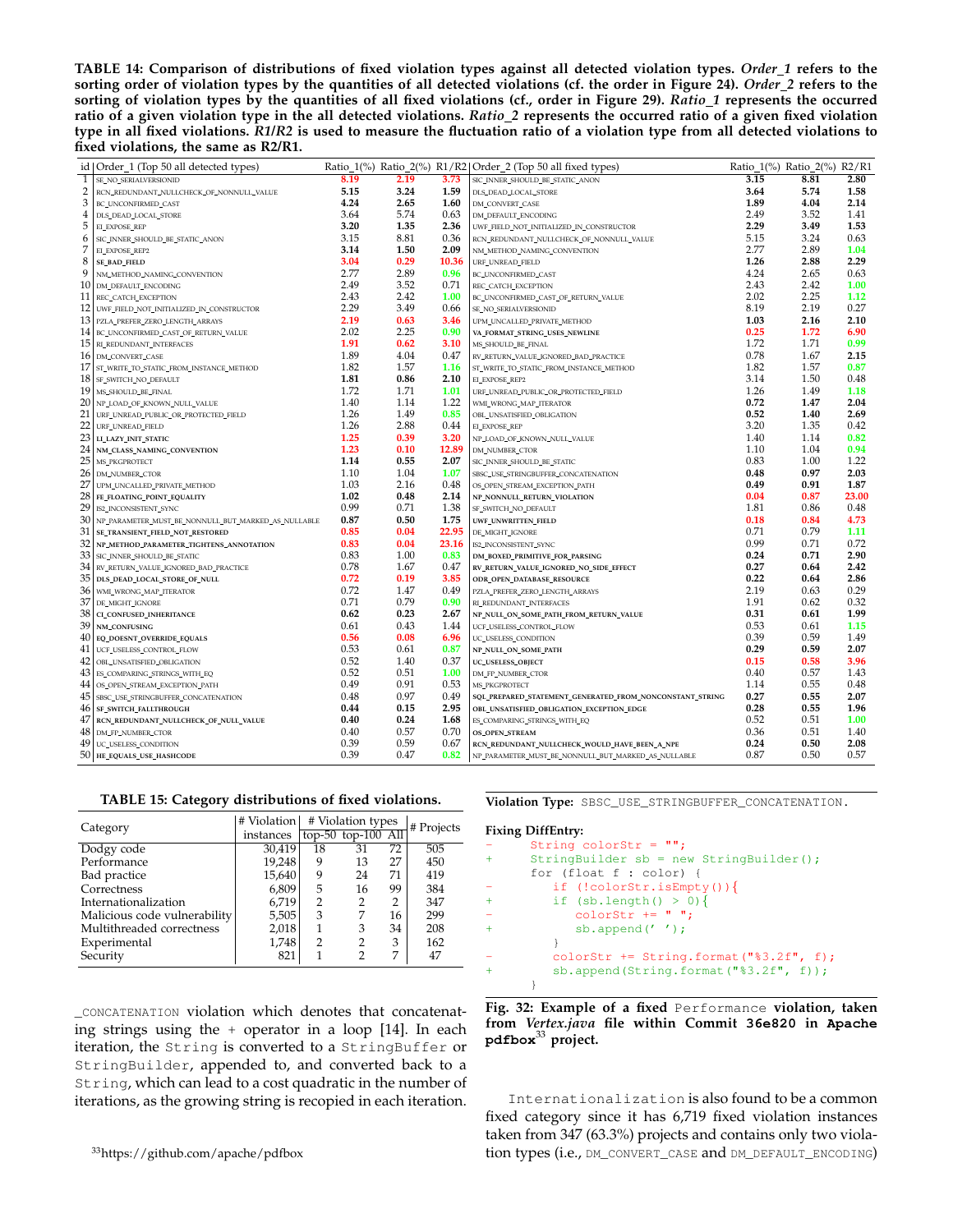**TABLE 16: Comparison of category distributions of all detected violations and fixed violations.**

| Category                     | % Violation Occurrences in FR values |       |       |  |  |
|------------------------------|--------------------------------------|-------|-------|--|--|
|                              | All detected $(D)$ Fixed $(F)$       |       | (F/D) |  |  |
| Experimental                 | 0.8                                  | 1.97  | 2.46  |  |  |
| Correctness                  | 3.21                                 | 7.66  | 2.37  |  |  |
| Performance                  | 10.77                                | 21.64 | 2.01  |  |  |
| Internationalization         | 4.38                                 | 7.56  | 1.73  |  |  |
| Security                     | 0.56                                 | 0.92  | 1.70  |  |  |
| Dodgy code                   | 39.82                                | 34.21 | 0.86  |  |  |
| Bad practice                 | 26.41                                | 17.59 | 0.67  |  |  |
| Multithreaded correctness    | 3.56                                 | 2.27  | 0.64  |  |  |
| Malicious code vulnerability | 10.49                                | 6.19  | 0.59  |  |  |

that are among top-5 most occurring violation types and among top-10 most widespread throughout projects.

To sum up, these findings suggest that developers may prefer to take more efforts on fixing violations of the four categories, i.e., Dodgy code, Performance, Bad practice and Internationalization, than others.

## **Category distributions: fixed Violations VS. all detected ones**

Table 16 shows the comparing results of category distributions of fixed violations against all detected ones. Overall, the ratios of top-5 categories occurrences in fixed violations have increases compared against their ratios in all detected ones. Particularly, the top-3 categories have great increases (more than one fold).

The ratio of Performance occurrence in fixed violations has a great increase of 11% compared against its ratio in all ones, which can suggest that developers take many efforts to fix Performance violations. The ratio of Internationalization occurrence in fixed violations also has a great increase compared against its ratio in all detected ones. And the Internationalization contains only two violation types that have high rankings in quantity and spread distributions respectively. So that, it implies that developers take many efforts to fix Internationalization violations as well. Even though Correctness Experimental and Security occurrences in fixed violations and all detected ones do not present good rankings, their occurrence ratios in fixed violations have great increases compared against their ratios in all detected ones. The ratios of Dodgy code and Bad practice occurrences in fixed violations have great decreases compared with their ratios in all detected ones, although they occupy the main proportion in fixed violations.

To sum up, when ranking categories with their FR values, total different priorities of violation categories can be carried out.

## **APPENDIX D**

### **VIOLATION CODE PATTERNS**

## **Example of mined violation code patterns which are consistent with FindBugs documentation.**

We note that identified common code patterns of many violation types are consistent with the bug descriptions by FindBugs. We consider in the following 10 example cases of violation types to investigate the possibility for mining patterns.

DM\_CONVERT\_CASE is converting a string variable or literal to an upper or lower case with the platform's default encoding [14]. It may result in improper conversions when used with international characters. The two patterns are method invocations of String.toUpperCase() and String.toLowerCase().

RCN\_REDUNDANT\_NULLCHECK\_OF\_NONNULL\_VALUE represents that the current statement contains a redundant check of a known non-null value against the constant null [14]. Four kinds of common patterns are found in this study, which are shown in Table 5.

BC\_UNCONFIRMED\_CAST denotes that the current cast is unchecked with an instanceof test, and not all instances can be cast from their type to the target type that is being cast to [14]. In the three patterns, T1 is the target type, and v2 or exp1 are the value or expression being cast. BC\_UNCONFIRMED\_CAST\_OF\_RETURN\_VALUE has similar patterns, which denotes an unchecked cast of the return value of a method invocation.

RV\_RETURN\_VALUE\_IGNORED\_BAD\_PRACTICE means that the current statement does not check the return value of a method invocation which could indicate an unusual or unexpected function execution [14]. Its patterns consist of a file's creation, a file's deletion and a method invocation with a return value.

DM\_NUMBER\_CTOR is using a number constructor to create a number object, which is inefficient [14]. For example, using new Integer( $\dots$ ) is guaranteed to always result in a new Integer object whereas Integer.valueOf(...) allows caching of values to be done by the compiler, class library, or JVM. Using cached values can avoid object allocation and the code will be faster. Our mined patterns are the five types of number creations with number constructors. DM\_FP\_NUMBER\_CTRO has the similar patterns with it.

DM\_BOXED\_PRIMITIVE\_FOR\_PARSING denotes that a boxed primitive value is created from a String value without using an effective static parseXXX method [14]. The two common patterns are Integer.valueOf(str) and Long.valueOf(str).

PZLA\_PREFER\_ZERO\_LENGTH\_ARRAYS means that an arrayreturned method returns a null reference which is not an explicit presentation of an empty list of results [14]. It leads to the clients needing a null check for this return value.

ES\_COMPARING\_STRINGS\_WITH\_EQ denotes the comparison of two strings using  $==$  or  $!=$  operator [14]. Unless both strings either were constants in a source file or had been interned using the String.intern() method, the same string value might be represented by two different String objects.

# **APPENDIX E REASONS FOR FAILURE TO RESOLVE UNFIXED VIO-LATIONS**

We have identified 23 violation types where we could not successfully resolve the associated unfixed violations. According to our observation, it might be caused by the following reasons:

**Reason 1.** It is difficult to match effective fix patterns for specific violations. For example, DE\_MIGHT\_IGNORE violations are fixed by replacing the Exception with a specific exception class. Therefore, it is challenging to match an appropriate specific exception class for this kind of violations